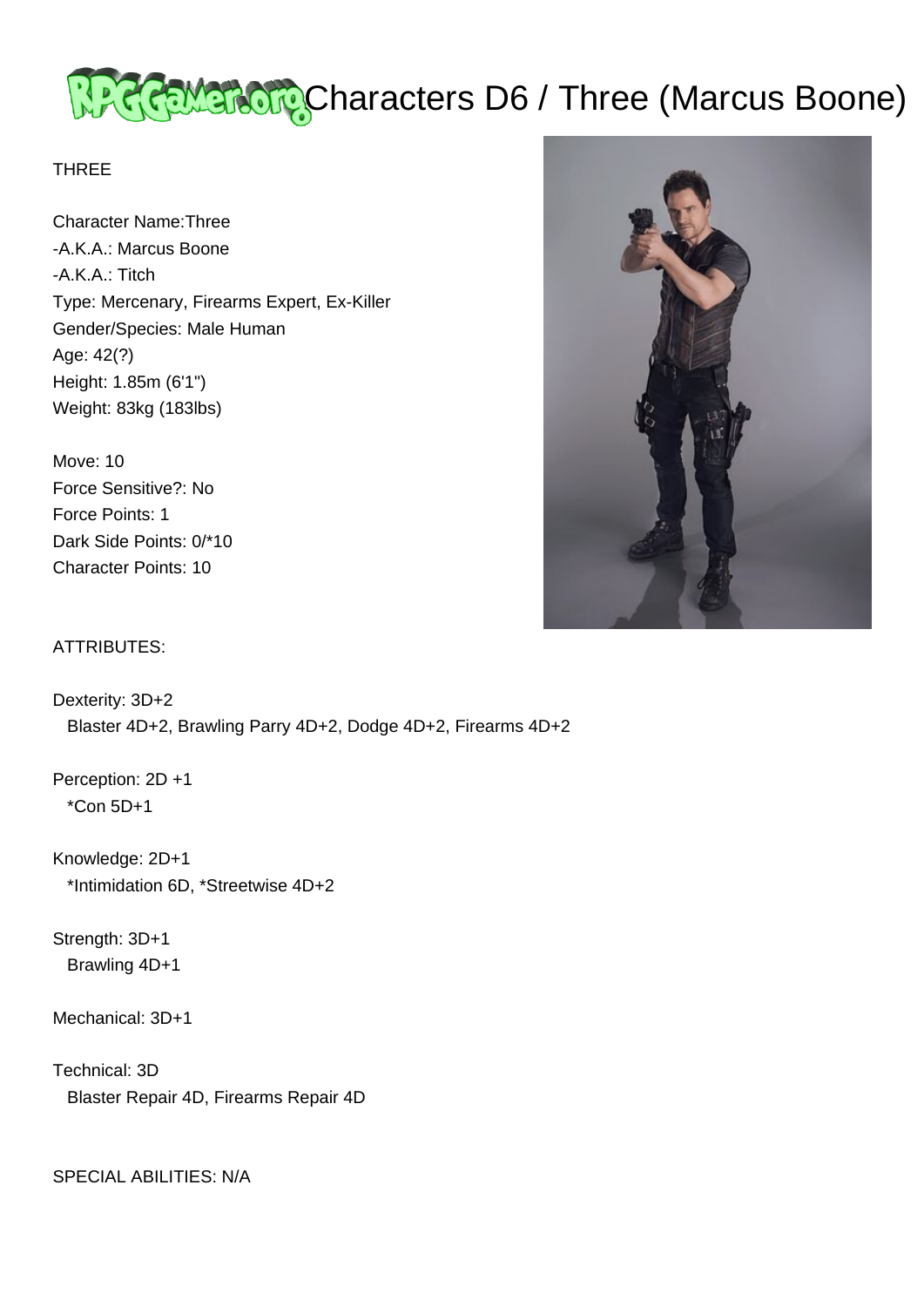#### STORY FACTORS:

-Memory Loss: The original Raza crew wake up one day on their ship to realize they all have memory loss, not remembering who they are, yet inherently retaining their personal skill sets and specializations (in Six's case, being very good at piloting the Marauder shuttle). With their memory loss and the possibility that someone in the crew caused this to happen, as well as discovering that they all have criminal backgrounds and are among the "Most Wanted" list of the Galactic Authority, the crew of the Raza find it difficult to trust each other initially, and constantly plot against one another for fear that there is a traitor among them. Any traits marked with "\*" represent a skill or other trait that was lost due to memory loss, and which could be regained if the character ever regains their memories.

-Criminal Reputation: Most of the Raza crew have a well established criminal record, and have even been put on the Most Wanted list of the Galactic Authority. This has proven problematic (to say the least) whenever the crew are docked in port at a space station, populated planet, etc, and are ever required to show their IDs or need to give blood/DNA for identification.

-Sarah: When the Raza crew finally gained access to the secured room in the Raza's cargo hold, inside were many items personal to the crew, as well as money and other resources. Among the belongings was a cryopod with a woman inside. Her name was Sarah, and she was Marcus Boone's lover. When awakened by accident, Sarah's health failed her due to illness, and she died, leaving Three with many unanswered questions. Later it is revealed that Sarah's mind was saved and stored with the Raza's computer systems, creating a virtual world for herself step by step to make her surroundings more comfortable. Three struggles in coming to grips with the fact that Sarah is still "alive" and being there for her as she is trapped in her virtual world with no one else to keep her company.

Physical Description: Marcus is tall with messy, dark brown hair. He is of muscular build and has light stubble on his chin and upper lip. He has a scar on one of his cheeks.

Equipment: "Bubba" (6D Stun blaster rifle), "Lulu" and "Pip" (2 heavy pistols, 5D), knife (Str+1D), black ops field clothes (+2 Sneak), 100 credits.

Background: Marcus Boone, aka Three and Titch, is rough, cocky, and exhibits a strong sense of selfpreservation. Marcus is experienced with a wide range of firearms. In Season 1 of Dark Matter, Marcus wakes on board the Raza with no memory of who he is or why he is on a ship. He learns that he is among five other crew members and one android.

 Prior to being on the Raza, Marcus was a mercenary for hire. He lived with his girlfriend Sarah on her farm until she became ill with Tataryn's disease.

 Episode One revealed Marcus is on the Galactic Authority's Most Wanted List for murder, assault, kidnapping and piracy.

 Episode Seven revealed Marcus used to be a mercenary for hire. He received a job from one of Ferrous Corps rivals to steal a shipment of Cyrillium from one of their planets. The job didn't go well and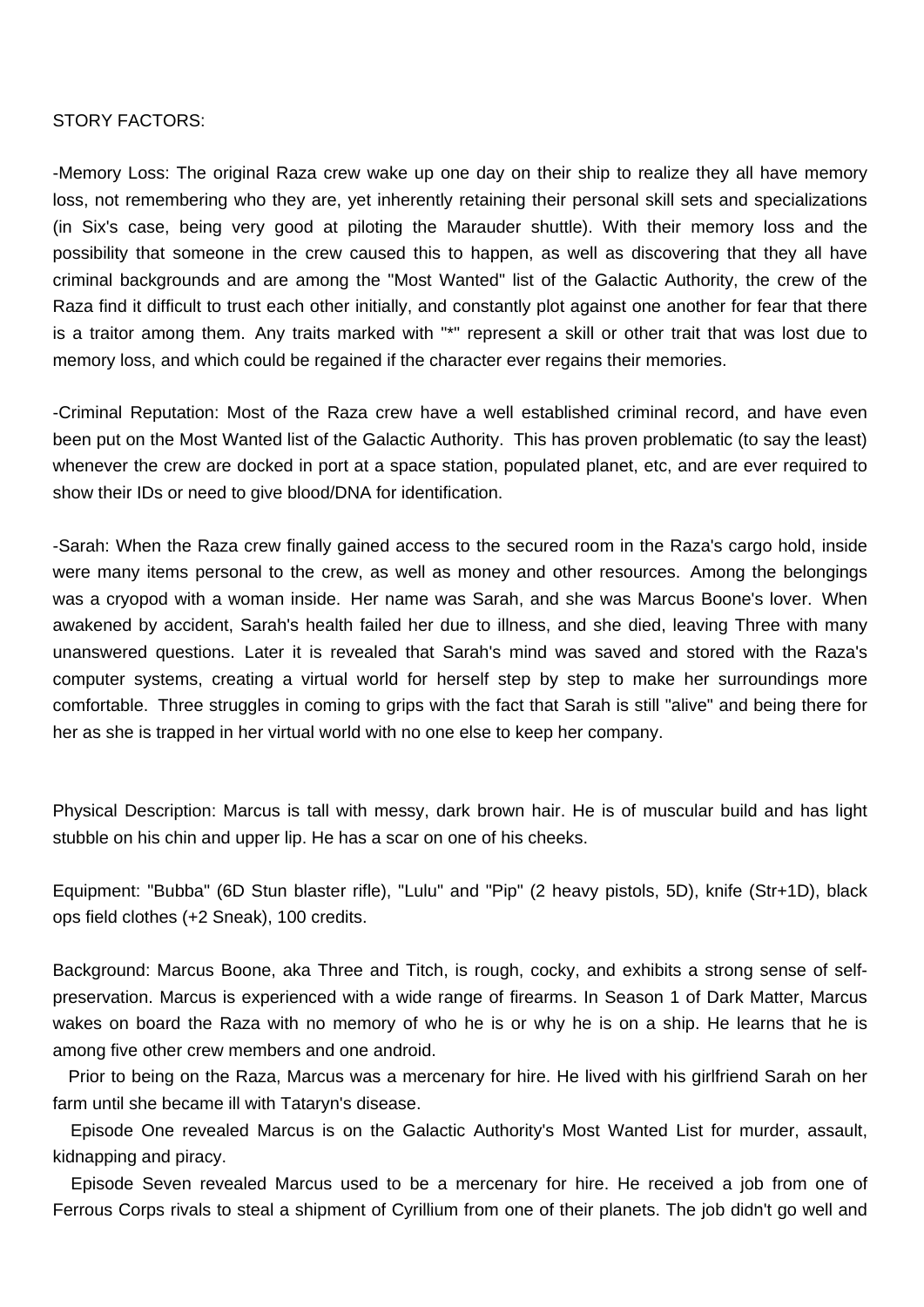some of his crew died. He was badly injured and when he didn't make it to the meet up point he was assumed dead. A farmer named Sarah found him and nursed him back to health. The two fell in love and Marcus decided to stay with her. When her Tataryn's disease grew worse Marcus placed her in a stasis pod telling her everything would be okay. He had placed her in the Raza, in the locked room.

 Later, when they found Sarah and defrosted her, she told Marcus about the two of them. Soon her disease progressed and Marcus placed her back into her pod vowing he'd find a way to cure her. Unfortunately, a power failure caused her pod to shut down, and without it on the disease was left to run it's course, killing her.

 Episode Eight revealed that Marcus is a suspect in the death of Catherine Moss, One's wife. Marcus doesn't know about this.

 Episode Seventeen revealed that Marcus's name was originally Titch. When he was young his family was killed by Larcan Tanner, who decided to spare Marcus and raise him as his own. Tanner claimed that Titch knew he was the one who had killed them all along but had forgiven him back then. They got separated by on Sarah's Planet, when Marcus's old gang thought he was dead.

 After seeing how ruthless his former crew was, after killing a man they had kidnapped the son of, and realizing it was Tanner who had murdered Marcus's own parents, Marcus killed Tanner and the rest of his former gang.

 In Episode Twenty-Two, Two's nanites began to fail. The Raza crew had to go to a Dwarf Star Technologies Station on Earth to get her better nanites. During the heist Marcus and Six where captured. Alexander Rook took Marcus and made him a host in an attempt to sabotage the Raza. When the crew made it back after Two was given the new nanites, Six noticed Marcus's change in behavior and him and Two caught Marcus at the Blink Drive.

 After realizing something was inside of him, they attempted to put him into stasis only for it not to have worked, as t began it's escape and left Marcus's body. The creature was vented into space and Marcus shortly recovered, not remembering anything of the incident.

 In Episode Twenty-Three, Three's past girlfriend Sarah, appeared to Three via his neural link to the Raza while it was under siege by a virus brought by the alternate universe Delaney Truffault. Sarah tells Three that they can be together again in a place with no pain or loneliness. She convinces Three to kill himself with a shot to the head. Right as he pulls the trigger, Six manages to intervene and Sarah disappears.

 Later, Three is put under pressure to kill The Android, who the crew believes is the source of the Virus. Three tries to convince himself that she's just a machine. In the end he's told to stand down and the crisis is averted.

#### Zawraq-4-winter2

 In Episode Twenty-Four, Five is kidnapped and Three rescues her on his own and he ends up getting shot in the process. With the Galactic Authority in pursuit, the two flee together. Eventually, Three gets caught by the GA and is threatened with the Raza crew in The Marauder being shot down unless he informs them of the event that took place on Iriden 3. Three gives in and tells them the White hole bomb was originally stolen from Traugott Corp. Afterwards, Three is rescued by the crew.

 In Episode Twenty-Nine, Marcus learned that Five saved his girlfriend Sarah, and that she is alive within the Raza's computer as a digital consciousness.

Personality: In general, Three is rough, cocky, and exhibits a strong sense of self-preservation, sometimes to an unhealthy extreme. Later in the seriesm however, he tends to soften up, as he has